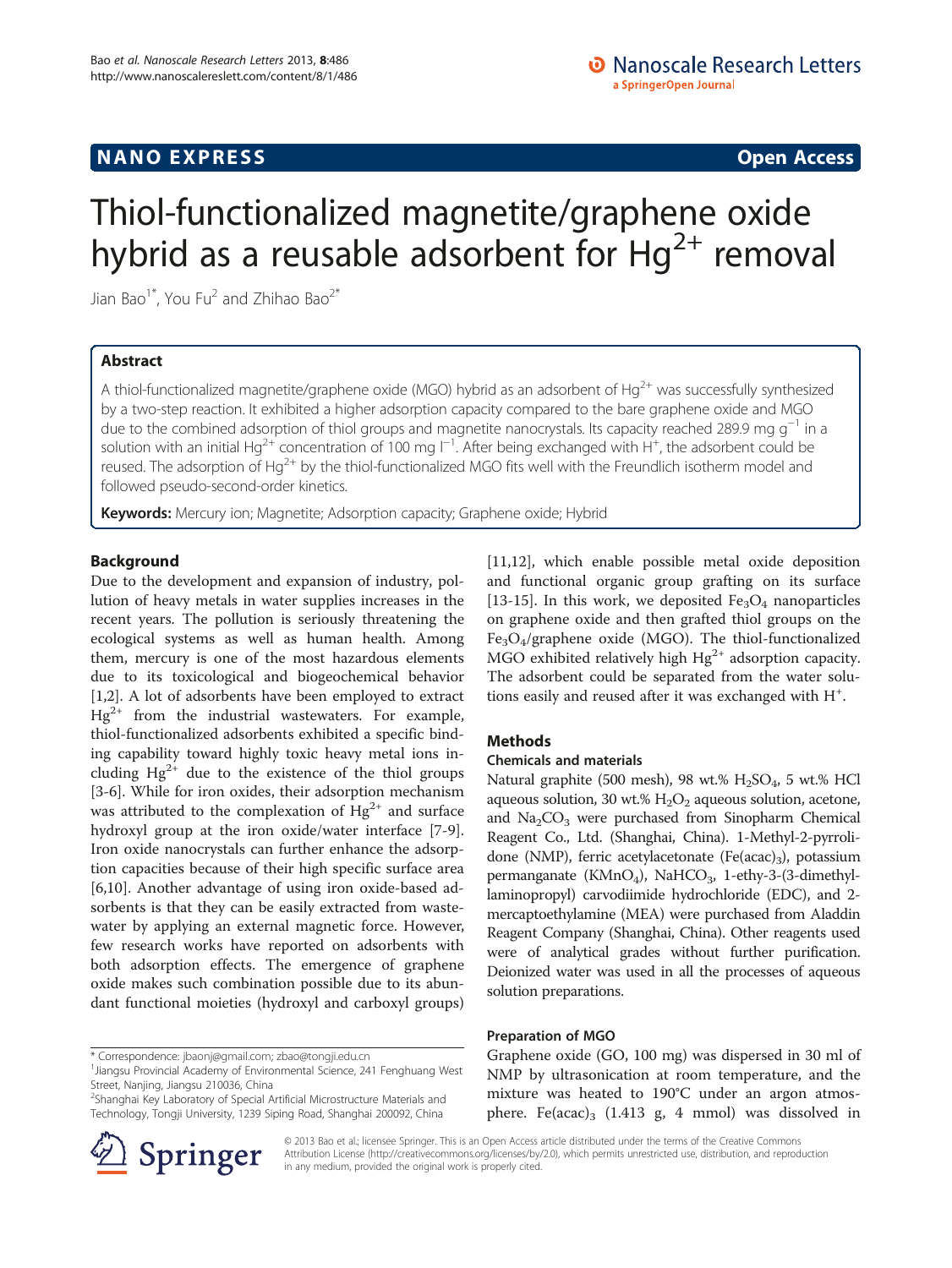20 ml of NMP and added dropwise in about 1 h to the GO/NMP solution under vigorous stirring. The stirring was continued for another 4 h after the dropping was finished. After being cooled to room temperature, the mixture was washed three times using acetone and water alternatively. The precipitate was collected by magnetic separation and was then dispersed in water by ultrasonication. The resulting black powder was collected by freeze-drying.

#### Synthesis of thiol-functionalized MGO

MGO (10 mg) was dispersed in 10 ml of deionized water by ultrasonication in an ice bath. EDC of 50 ml and a  $Na<sub>2</sub>CO<sub>3</sub>$ -NaHCO<sub>3</sub> (1:9) buffer solution were added to adjust the pH of the system to approximately 9. After carboxyl groups on MGO were activated in 1 h, a solution containing 100 mg of MEA was added dropwise to the system. With the protection of argon, the reaction lasted for 24 h. The precipitate was collected by magnetic separation and was then dispersed in water by ultrasonication. The resulting black powder was collected by freeze-drying.

#### Adsorption experiment

The effects of the initial concentration of  $Hg^{2+}$  and adsorption time on the final adsorption capacity were tested to obtain the saturated adsorption capacity and dynamic adsorption curve. Thiol-functionalized MGO powder was added to 25 ml of water solution with different concentrations of  $Hg^{2+}$ . NaOH was used to adjust the pH of the solution. While the temperature was kept stable by using a water bath, the samples were placed on a standard rocker and oscillated for given hours. The supernate was collected by magnetic separation for reproducibility test. After washing with diluted HCl (0.25 N), the thiol-functionalized MGO was re-immersed in the solution with an initial Hg<sup>2+</sup> concentration of 100 mg  $l^{-1}$ and oscillated for 48 h.

#### Characterization

The X-ray diffraction (XRD) pattern was taken on a D/MAX-RB diffractometer using Cu Kα radiation. Investigation of the microstructure was performed by transmission electron microscopy (TEM, JEOL JEM-2010 F, JEOL Ltd., Akishima, Tokyo, Japan). Water bath sonication was performed with a JYD 1800 L sonicator (100 to 2,000 W, ZhiXin Instrument Co., Ltd, Shanghai, China).  $Hg^{2+}$  concentration was determined by using a DMA-80 direct mercury analyzer (Milestone S.r.l., Sorisole, Italy).

#### Results and discussion

GO was prepared from natural graphite using modified Hummer's method [\[16,17](#page-4-0)]. Fe<sub>3</sub>O<sub>4</sub> nanoparticles were deposited on graphene oxide by decomposition of  $Fe (acac)<sub>3</sub>$ in NMP solution (Figure 1, step A) at 190°C [\[18](#page-4-0)]. Figure [2](#page-2-0)a shows the XRD pattern of the product. The peaks at 30.2°, 35.5°, 43.1°, 53.5°, 57.0°, 62.4° in the pattern could be ascribed to diffraction of (220), (311), (400), (422), (511), and (440) crystal planes of  $Fe<sub>3</sub>O<sub>4</sub>$  (magnetite, JCPDS no. 75–0033). Based on the Scherrer analysis of the pattern, the crystallite size of  $Fe<sub>3</sub>O<sub>4</sub>$  was estimated to be 13.0 nm. The appearance of the magnetite phase was consistent with the electron diffraction pattern (inset in Figure [2](#page-2-0)b). The TEM image (Figure [2](#page-2-0)b) of the product showed that GO was decorated with magnetite aggregates with a size of several tens of nanometers. In the synthesis process, carbon monoxide was generated at a relatively high temperature and partially reduced  $Fe^{3+}$  to  $Fe^{2+}$ . Then, the magnetite nanocrystals nucleated and grew at the oxygencontaining defects sites such as carboxyl, hydroxyl, and epoxy groups [\[14\]](#page-4-0). Finally, MGO was obtained. Thiol functional groups were grafted on the MGO by the reaction between MEA and carboxyl groups on GO activated by EDC (Figure 1, step B). Energy-dispersive X-ray spectroscopy (EDAX) analysis (Figure [2](#page-2-0)c) indicated the appearance of the sulfur element, indicating that the thiol groups were successfully grafted on MGO. Thus, the thiol-functionalized MGO was obtained after the reaction.

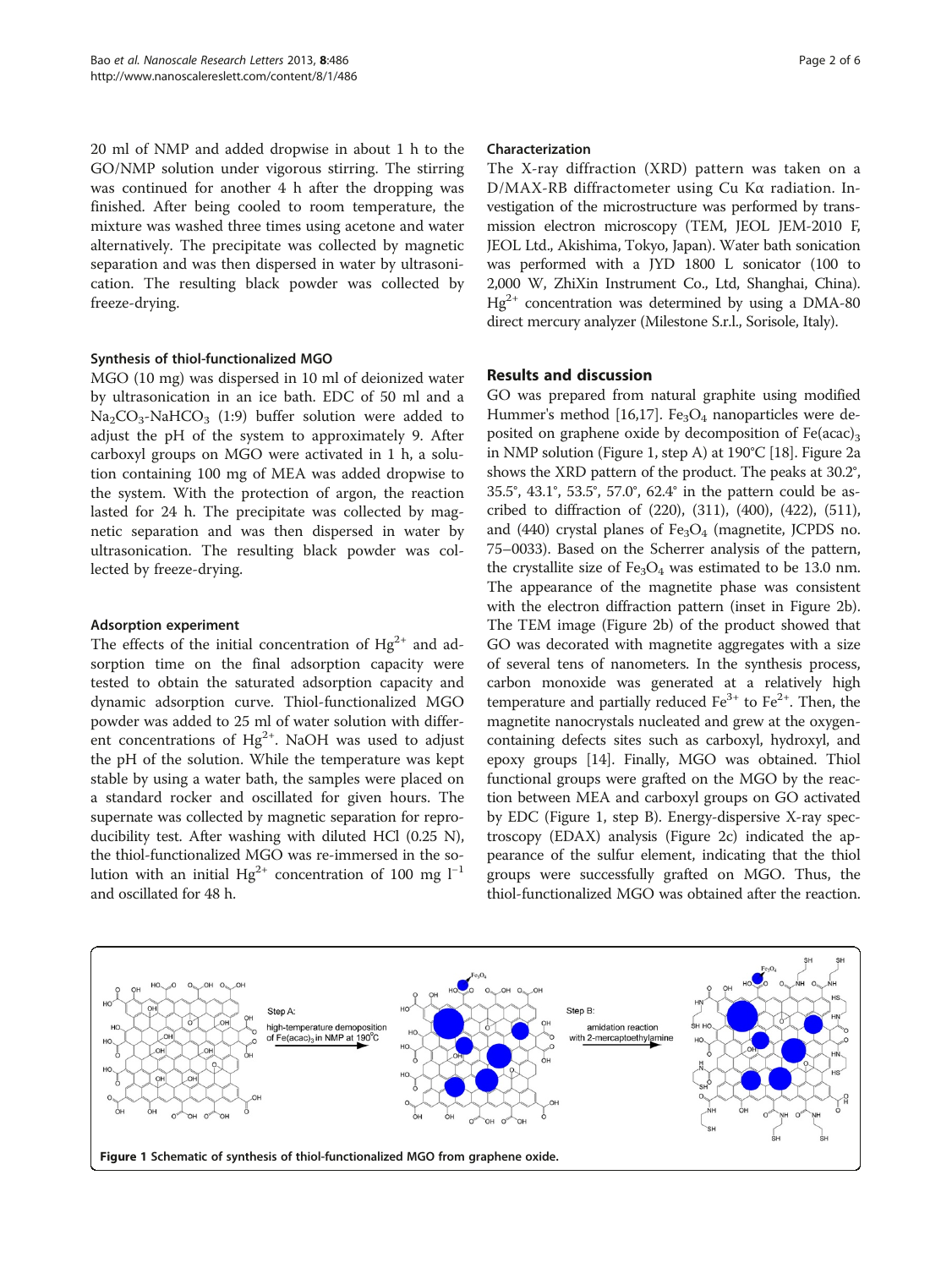<span id="page-2-0"></span>

The magnetic properties of the thiol-functionalized MGO were investigated using a superconducting quantum interference device (SQUID) magnetometer. Figure 3 shows the hysteresis loop of the thiol-functionalized MGO hybrids at room temperature (300 K). The saturation magnetization was 22.0 emu  $g^{-1}$ , which was much smaller than 92.0 emu  $g^{-1}$ , the saturation magnetization of bulk  $Fe<sub>3</sub>O<sub>4</sub>$  [\[19\]](#page-4-0). The reduction in the value of saturation magnetization could be attributed to the rather small size of magnetite and GO in the hybrids [\[20,21](#page-4-0)]. The remnant magnetization and coercivity for thiol-functionalized

MGO were  $0.74$  emu  $g^{-1}$  and 11.89 Oe, respectively, which were ascribed to the superparamagnetic state of magnetite nanocrystals due to the size effect. Such superparamagnetic state of the adsorbent with small remnant magnetization and coercivity at room temperature could enable the adsorbent to be readily attracted and separated by even a small external magnetic field [\[22\]](#page-5-0). In fact, the thiol-functionalized MGO dispersed in water solution was easily extracted from water with a magnet (Figure 3b).

The adsorption kinetics of  $Hg^{2+}$  by the thiol-functionalized MGO is shown Figure [4a](#page-3-0). The initial  $Hg^{2+}$  concentration

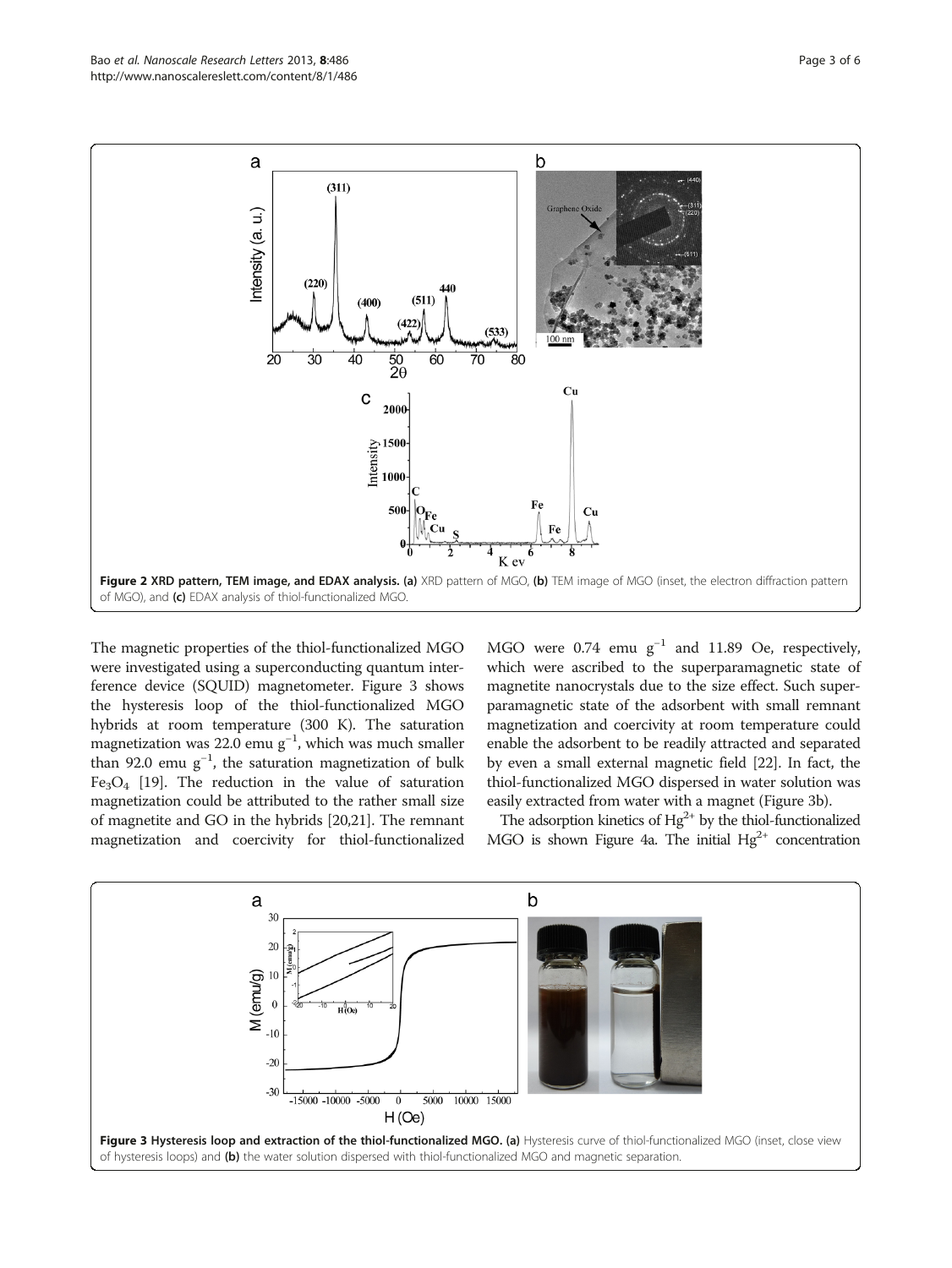<span id="page-3-0"></span>

was 10 mg l<sup>-1</sup>. The adsorbed capacity (Q) of  $Hg^{2+}$  per unit mass was calculated using the following equation:

$$
Q = \frac{(C_0 - C_t) \times V}{W}
$$

where, Q (mg  $\rm g^{-1})$  is the amount of  $\rm H\rm g^{2+}$  adsorbed per unit of adsorbent (mg g<sup>-1</sup>);  $C_0$  (mg l<sup>-1</sup>) and  $C_t$  (mg l<sup>-1</sup>) refer to the initial concentration of  $Hg^{2+}$  and the concentration of Hg<sup>2+</sup> after the adsorption, respectively; W (g) is the weight of thiol-functionalized MGO;  $V$  (ml) is the volume of the whole solution system. After a 48-h adsorption, the solution reached a state of equilibrium. Even GO alone had a certain adsorption capacity of  $Hg^{2+}$ , which was due to the formation of exchanged metal carboxylates on the surface of GO [\[23](#page-5-0)], while the adsorption capacity of thiol-functionalized MGO was higher than those of GO and MGO. The improved adsorption capacity of thiol-functionalized MGO could be attributed to the combined affinity of  $Hg^{2+}$  by magnetite nanocrystals and thiol groups. To determine the mechanism of  $Hg^{2+}$  adsorption from an aqueous solution by thiol-functionalized MGO, the pseudo-firstorder and pseudo-second-order kinetic models were applied to interpret the adsorption data. The pseudosecond-order kinetics was presented as [[24](#page-5-0)]

$$
\frac{t}{Q_t} = \frac{1}{K_2 Q_e^2} + \frac{t}{Q_e}
$$

where  $K_2$  is the pseudo-second-order rate constant (g mg<sup>-1</sup>) and  $Q_t$  is the amount of Hg<sup>2+</sup> adsorbed per unit of adsorbent (mg  $g^{-1}$ ) at time t. The  $t/Q_t$  versus t plot shown in Figure 4b indicated that the adsorption of  $Hg^{2+}$  by thiol-functionalized MGO followed the pseudo-second-order kinetic model, but not the pseudo-first-order kinetic model (Additional file [1](#page-4-0): Figure S1a).  $K_2$ and  $Q_e$  were calculated to be 6.49E – 4 g mg<sup>-1</sup> min<sup>-1</sup> and 30.94 mg g<sup>-1</sup>, respectively. To understand how Hg<sup>2+</sup> interacted with thiol-functionalized MGO, different adsorption isotherm models were used to fit the adsorption data. The data of  $Hg^{2+}$  adsorption were fit with the Freundlich isotherm model, which can be expressed as [\[25\]](#page-5-0)

$$
\log Q_e = \log K + \frac{1}{n} \log C_e
$$

where  $K$  and  $n$  are the Freundlich adsorption isotherm constants, which are related to the relative adsorption

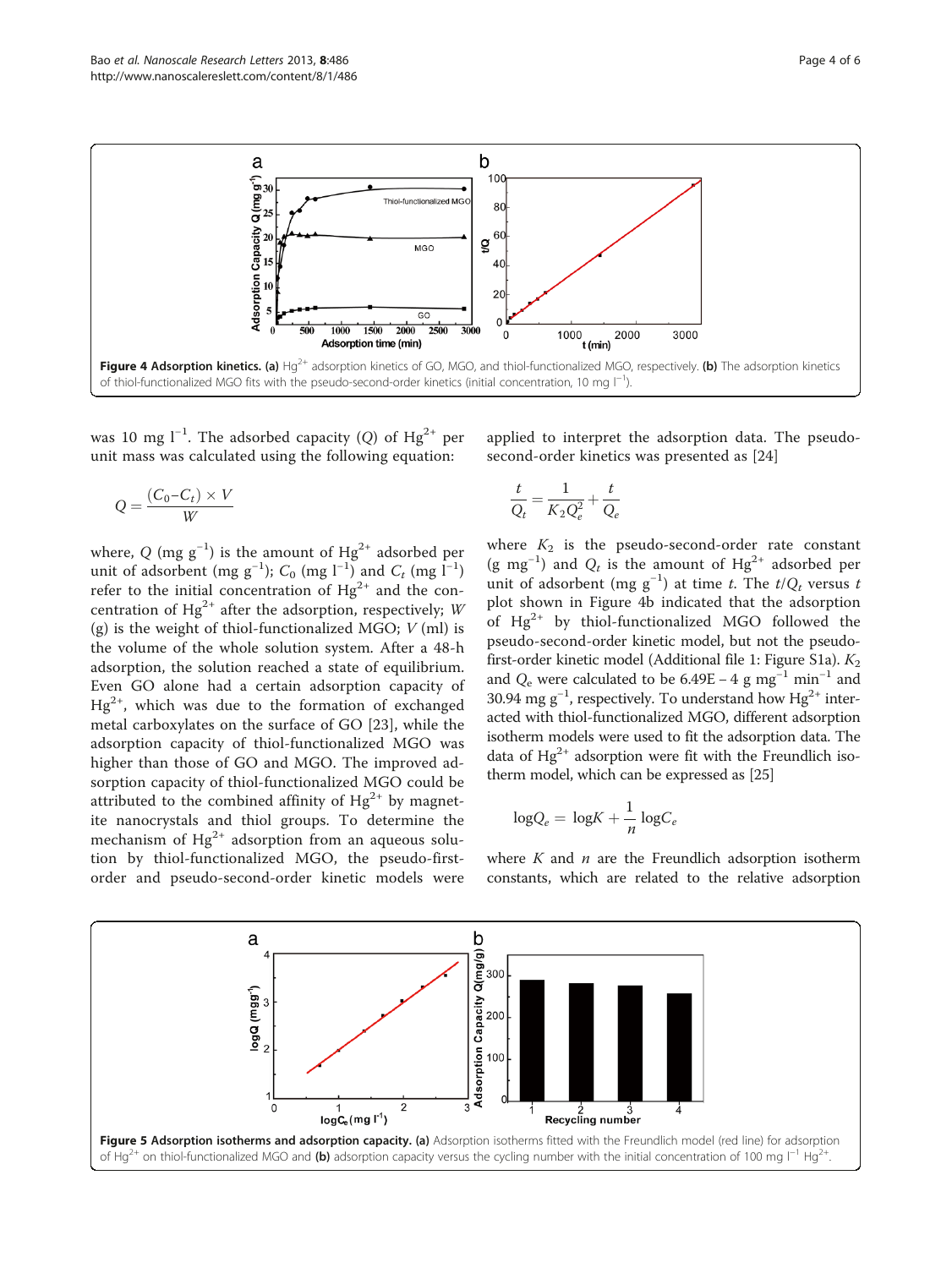<span id="page-4-0"></span>capacity of the adsorbent and the degree of nonlinearity between solution concentration and adsorption, respectively.  $K$  and  $1/n$  values can be calculated from the intercept and slope of the linear plot between  $logC_e$  and  $logQ_e$ . Based on the plot shown in Figure [5a](#page-3-0), *n* and *K* were calculated to be 1.02 and 10.54, respectively. However, the data did not fit the Langmuir isotherm model very well (Additional file 1: Figure S1b), indicating that the adsorption of  $Hg^{2+}$  by the adsorbent was not restricted to monolayer formations [[26](#page-5-0)]. To test the reproducibility of the adsorbents, they were immersed in an aqueous solution with an initial  $Hg^{2+}$  concentration of 100 mg l−<sup>1</sup> for 48 h with oscillation. The adsorption capacity for the first-time immersion was calculated to be 289.9 mg g<sup>-1</sup>. After being washed with diluted HCl, thiol-functionalized MGO was applied to repeat the exact same adsorption test. The obtained adsorption capacities were 282.4, 276.8, and 258.1 mg  $g^{-1}$  for the second-, third-, and fourth-time immersion, respectively, which were corresponding to 97.4%, 95.5%, and 89.0% of initial adsorption capacity. It indicated that the adsorbents could be reused.

## Conclusion

Thiol-functionalized MGO with magnetite nanoparticles was successfully synthesized using a two-step reaction. Thiolfunctionalized MGO exhibited higher adsorption capacity compared to the bare graphene oxide and MGO. Its capacity reached 289.9 mg  $g^{-1}$  in the solution with an initial H $g^{2+}$ concentration of 100 mg l<sup>-1</sup>. The improved adsorption capacity could be attributed to the combined affinity of  $Hg^{2+}$ by magnetite nanocrystals and thiol groups. After being exchanged with H<sup>+</sup>, the adsorbent could be recycled. The adsorption of  $Hg^{2+}$  by thiol-functionalized MGO fits well with the Freundlich isotherm model and followed pseudosecond-order kinetics. The scheme reported here enables rational design of the surface properties of graphene oxide and can be used to synthesize other functionalized composites for environmental applications.

## Additional file

[Additional file 1: Figure S1.](http://www.biomedcentral.com/content/supplementary/1556-276X-8-486-S1.doc) (a) Adsorption kinetics fits with the pseudo-first-order model (red line) and (b) adsorption isotherm fits with the Langmuir isotherm model (red line).

#### Abbreviations

Fe(acac)<sub>3</sub>: Ferric acetylacetonate; GO: Graphene oxide; KMnO<sub>4</sub>: Potassium permanganate; MEA: 2-mercaptoethylamine; MGO: Magnetite/graphene oxide; NMP: 1-Methyl-2-pyrrolidone; SQUID: Superconducting quantum interference device; XRD: X-ray diffraction.

#### Competing interests

The authors declare that they have no competing interests.

#### Authors' contributions

JB and ZB designed the experiments. JB and YF performed the experiments. JB and ZB analyzed the data. JB and ZB wrote the manuscript. All authors read and approved the final manuscript.

#### Acknowledgement

This work was supported by the Jiangsu Environmental Protection Project (no. 2012005).

Received: 25 October 2013 Accepted: 12 November 2013 Published: 19 November 2013

#### References

- 1. Kelly C, Rudd JW, Holoka M: Effect of pH on mercury uptake by an aquatic bacterium: implications for Hg cycling. Environ Sci Technol 2003, 37:2941–2946.
- 2. World Health Organization: IPCS Environmental Health Criteria 101: Methylmercury. International Programme of Chemical Safety. Geneva: World Health Organization; 1990.
- 3. Vieira FSE, de Simoni JA, Airoldi C: Interaction of cations with SH-modified silica gel: thermochemical study through calorimetric titration and direct extent of reaction determination. J Mater Chem 1997, 7:2249-2252.
- 4. Feng X, Fryxell G, Wang L-Q, Kim AY, Liu J, Kemner K: Functionalized monolayers on ordered mesoporous supports. Science 1997, 276:923–926.
- 5. Bibby A, Mercier L: Mercury (II) ion adsorption behavior in thiolfunctionalized mesoporous silica microspheres. Chem Mater 2002, 14:1591–1597.
- 6. Yavuz CT, Mayo J, William WY, Prakash A, Falkner JC, Yean S, Cong L, Shipley HJ, Kan A, Tomson M: Low-field magnetic separation of monodisperse Fe3O4 nanocrystals. Science 2006, 314:964–967.
- 7. Kinniburgh D, Jackson M: Adsorption of mercury (II) by iron hydrous oxide gel. Soil Science Society of America Journal 1978, 42:45-47.
- 8. Tiffreau C, Lützenkirchen J, Behra P: Modeling the adsorption of mercury (II) on (hydr) oxides I. Amorphous iron oxide and α-quartz. J Colloid Interface Sci 1995, 172:82–93.
- 9. Kim CS, Rytuba JJ, Brown GE Jr: EXAFS study of mercury (II) sorption to Fe-and Al-(hydr) oxides: I Effects of pH. J Colloid Interface Sci 2004, 271:1–15.
- 10. Chandra V, Park J, Chun Y, Lee JW, Hwang I-C, Kim KS: Water-dispersible magnetite-reduced graphene oxide composites for arsenic removal. ACS Nano 2010, 4:3979–3986.
- 11. He H, Klinowski J, Forster M, Lerf A: A new structural model for graphite oxide. Chemical Physics Letters 1998, 287:53–56.
- 12. Hontoria-Lucas C, Lopez-Peinado A, López-González JD, Rojas-Cervantes M, Martin-Aranda R: Study of oxygen-containing groups in a series of graphite oxides: physical and chemical characterization. Carbon 1995, 33:1585–1592.
- 13. Dreyer DR, Park S, Bielawski CW, Ruoff RS: The chemistry of graphene oxide. Chem Soc Rev 2010, 39:228–240.
- 14. Wang H, Robinson JT, Diankov G, Dai H: Nanocrystal growth on graphene with various degrees of oxidation. J Am Chem Soc 2010, 132:3270-3271.
- 15. Wang X, Tabakman SM, Dai H: Atomic layer deposition of metal oxides on pristine and functionalized graphene. J Am Chem Soc 2008, 130:8152–8153.
- 16. Moon IK, Lee J, Ruoff RS, Lee H: Reduced graphene oxide by chemical graphitization. Nat Commun 2010, 1:73.
- 17. Hummers WS Jr, Offeman RE: Preparation of graphitic oxide. J Am Chem Soc 1958, 80:1339.
- 18. Li Z, Sun Q, Gao M: Preparation of water-soluble magnetite nanocrystals from hydrated ferric salts in 2-pyrrolidone: mechanism leading to  $Fe<sub>3</sub>O<sub>4</sub>$ . Angew Chem Int Ed 2005, 44:123–126.
- 19. Zaitsev VS, Filimonov DS, Presnyakov IA, Gambino RJ, Chu B: Physical and chemical properties of magnetite and magnetite-polymer nanoparticles and their colloidal dispersions. J Colloid Interface Sci 1999, 212:49-57
- 20. Berkowitz AE, Schuele WJ, Flanders PJ: Influence of crystallite size on the magnetic properties of acicular γ-Fe<sub>2</sub>O<sub>3</sub> particles. *J Appl Phys* 1968, 39:1261–1263.
- 21. Chen J, Sorensen C, Klabunde K, Hadjipanayis G, Devlin E, Kostikas A: Sizedependent magnetic properties of  $MnFe<sub>2</sub>O<sub>4</sub>$  fine particles synthesized by coprecipitation. Physical Review B 1996, 54:9288.